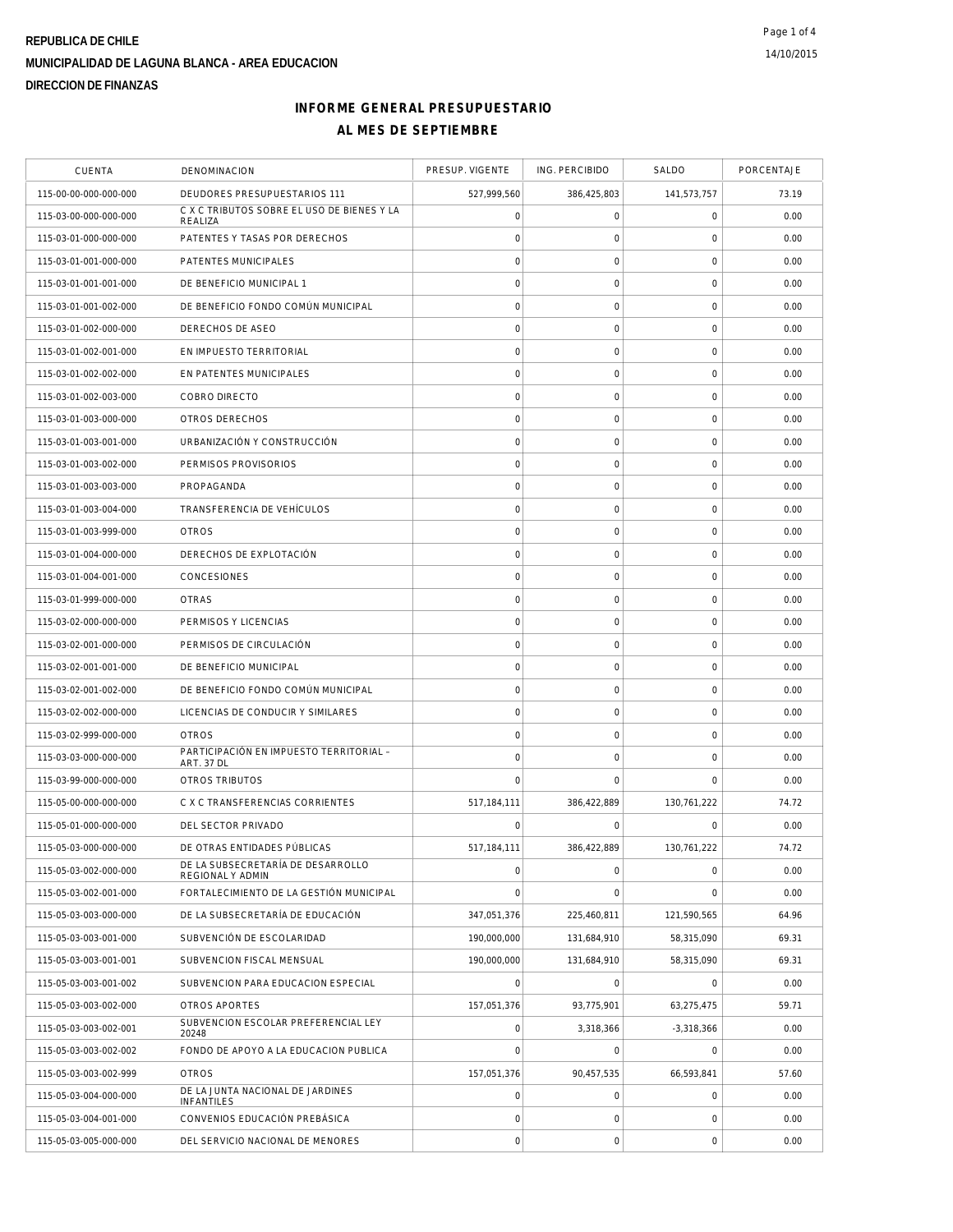# **INFORME GENERAL PRESUPUESTARIO AL MES DE SEPTIEMBRE**

| <b>CUENTA</b>         | DENOMINACION                                                 | PRESUP. VIGENTE     | ING. PERCIBIDO      | SALDO               | PORCENTAJE |
|-----------------------|--------------------------------------------------------------|---------------------|---------------------|---------------------|------------|
| 115-05-03-005-001-000 | SUBVENCIÓN MENORES EN SITUACIÓN<br><b>IRREGULAR</b>          | 0                   | 0                   | 0                   | 0.00       |
| 115-05-03-006-000-000 | DEL SERVICIO DE SALUD                                        | $\mathbf 0$         | $\mathbf 0$         | $\mathbf 0$         | 0.00       |
| 115-05-03-006-001-000 | ATENCIÓN PRIMARIA LEY Nº 19.378 ART. 49                      | $\mathbf 0$         | $\mathbf 0$         | $\mathbf 0$         | 0.00       |
| 115-05-03-006-002-000 | APORTES AFECTADOS                                            | $\mathbf 0$         | $\mathbf 0$         | $\mathbf 0$         | 0.00       |
| 115-05-03-007-000-000 | DEL TESORO PUBLICO                                           | 1,395,490           | 6,048,376           | $-4,652,886$        | 433.42     |
| 115-05-03-007-004-000 | BONIFICACION ADICIONAL LEY DE INCENTIVO<br>AL RETIRO         | $\Omega$            | 0                   | 0                   | 0.00       |
| 115-05-03-007-999-000 | OTRAS TRANSFERENCIAS CORRIENTES DEL<br><b>TESORO PUBLICO</b> | 1.395.490           | 6,048,376           | $-4,652,886$        | 433.42     |
| 115-05-03-099-000-000 | DE OTRAS ENTIDADES PÚBLICAS                                  | 13,523,543          | 0                   | 13,523,543          | 0.00       |
| 115-05-03-100-000-000 | DE OTRAS MUNICIPALIDADES                                     | $\Omega$            | $\mathbf 0$         | 0                   | 0.00       |
| 115-05-03-101-000-000 | DE LA MUNICIPALIDAD A SERVICIOS<br>INCORPORADOS A SU         | 155,213,702         | 154,913,702         | 300,000             | 99.81      |
| 115-06-00-000-000-000 | C X C RENTAS DE LA PROPIEDAD                                 | $\mathbf 0$         | 0                   | $\mathbf 0$         | 0.00       |
| 115-06-01-000-000-000 | ARRIENDO DE ACTIVOS NO FINANCIEROS                           | $\circ$             | $\mathsf{O}\xspace$ | $\mathsf{O}\xspace$ | 0.00       |
| 115-06-02-000-000-000 | <b>DIVIDENDOS</b>                                            | $\mathbf 0$         | 0                   | $\mathbf 0$         | 0.00       |
| 115-06-03-000-000-000 | <b>INTERESES</b>                                             | $\mathbf 0$         | $\mathbf 0$         | $\mathbf 0$         | 0.00       |
| 115-06-04-000-000-000 | PARTICIPACIÓN DE UTILIDADES                                  | $\mathbf 0$         | $\mathsf{O}\xspace$ | $\mathbf 0$         | 0.00       |
| 115-06-99-000-000-000 | OTRAS RENTAS DE LA PROPIEDAD                                 | $\mathsf{O}\xspace$ | $\mathsf{O}\xspace$ | $\mathbf 0$         | 0.00       |
| 115-07-00-000-000-000 | C X C INGRESOS DE OPERACIÓN                                  | $\mathbf 0$         | $\mathsf{O}\xspace$ | $\mathbf 0$         | 0.00       |
| 115-07-01-000-000-000 | <b>VENTA DE BIENES</b>                                       | $\mathbf 0$         | 0                   | 0                   | 0.00       |
| 115-07-02-000-000-000 | <b>VENTA DE SERVICIOS</b>                                    | $\mathbf 0$         | $\mathbf 0$         | $\mathbf 0$         | 0.00       |
| 115-08-00-000-000-000 | C X C OTROS INGRESOS CORRIENTES                              | 200,000             | 2,914               | 197,086             | 1.46       |
| 115-08-01-000-000-000 | RECUPERACIONES Y REEMBOLSOS POR<br>LICENCIAS MÉDICAS         | 200,000             | $\mathsf{O}\xspace$ | 200,000             | 0.00       |
| 115-08-01-001-000-000 | REEMBLOSO ART. 4 LEY 19.345 Y LEY 19.117<br>ART. UNIC        | $\mathbf 0$         | $\mathsf{O}\xspace$ | $\Omega$            | 0.00       |
| 115-08-01-002-000-000 | RECUPERACIONES ART. 12 LEY 18196 Y 19117<br><b>ART UNICO</b> | 200,000             | $\mathsf{O}\xspace$ | 200,000             | 0.00       |
| 115-08-02-000-000-000 | MULTAS Y SANCIONES PECUNIARIAS                               | 0                   | $\mathsf{O}\xspace$ | 0                   | 0.00       |
| 115-08-02-001-000-000 | MULTAS - DE BENEFICIO MUNICIPAL                              | 0                   | 0                   | 0                   | 0.00       |
| 115-08-02-002-000-000 | MULTAS ART. 14, Nº 6, LEY Nº 18.695 - DE<br><b>BENEFICIO</b> | $\mathsf{O}\xspace$ | $\mathsf{O}\xspace$ | $\mathbf 0$         | 0.00       |
| 115-08-02-003-000-000 | MULTAS LEY DE ALCOHOLES - DE BENEFICIO<br><b>MUNICIPAL</b>   | $\circ$             | $\mathbf 0$         | $\mathbf 0$         | 0.00       |
| 115-08-02-004-000-000 | MULTAS LEY DE ALCOHOLES - DE BENEFICIO<br><b>SERVICIOS D</b> | $\mathsf{O}\xspace$ | $\mathsf O$         | $\mathbf 0$         | 0.00       |
| 115-08-02-005-000-000 | REGISTRO DE MULTAS DE TRÁNSITO NO<br>PAGADAS - DE BEN        | $\mathbf 0$         | $\mathsf{O}\xspace$ | $\mathbf 0$         | 0.00       |
| 115-08-02-006-000-000 | REGISTRO DE MULTAS DE TRÁNSITO NO<br>PAGADAS - DE BEN        | $\mathbf 0$         | $\mathbf 0$         | 0                   | 0.00       |
| 115-08-02-007-000-000 | MULTAS JUZGADO DE POLICÍA LOCAL - DE<br><b>BENEFICIO OTR</b> | $\mathbf 0$         | $\mathsf O$         | $\mathbf 0$         | 0.00       |
| 115-08-02-008-000-000 | <b>INTERESES</b>                                             | $\mathbf 0$         | $\mathbf 0$         | $\mathbf 0$         | 0.00       |
| 115-08-03-000-000-000 | PARTICIPACIÓN DEL FONDO COMÚN MUNICIPAL<br>- ART. 38         | $\circ$             | $\mathbf 0$         | $\mathbf 0$         | 0.00       |
| 115-08-03-001-000-000 | PARTICIPACIÓN ANUAL EN EL TRIENIO<br>CORRESPONDIENTE         | $\circ$             | $\mathsf{O}\xspace$ | $\mathbf 0$         | 0.00       |
| 115-08-03-002-000-000 | POR MENORES INGRESOS PARA GASTOS DE<br>OPERACIÓN AJUS        | $\circ$             | $\mathsf{O}\xspace$ | $\mathbf 0$         | 0.00       |
| 115-08-04-000-000-000 | <b>FONDOS DE TERCEROS</b>                                    | $\circ$             | $\mathbf 0$         | $\mathbf 0$         | 0.00       |
| 115-08-04-001-000-000 | ARANCEL AL REGISTRO DE MULTAS DE<br>TRÁNSITO NO PAGAD        | $\mathbf 0$         | $\mathsf{O}\xspace$ | $\mathbf 0$         | 0.00       |
| 115-08-04-999-000-000 | OTROS FONDOS DE TERCEROS                                     | $\mathsf{O}\xspace$ | $\mathbf 0$         | $\mathbf 0$         | 0.00       |
| 115-08-99-000-000-000 | <b>OTROS</b>                                                 | $\circ$             | 2,914               | $-2,914$            | 0.00       |
| 115-08-99-001-000-000 | DEVOLUCIONES Y REINTEGROS NO<br>PROVENIENTES DE IMPUE        | $\mathsf{O}\xspace$ | $\mathbf 0$         | $\mathbf 0$         | 0.00       |
| 115-08-99-999-000-000 | <b>OTROS</b>                                                 | $\circ$             | 2,914               | $-2,914$            | 0.00       |
| 115-10-00-000-000-000 | C X C VENTA DE ACTIVOS NO FINANCIEROS                        | $\mathbf 0$         | $\mathbf 0$         | 0                   | 0.00       |
| 115-10-01-000-000-000 | <b>TERRENOS</b>                                              | $\circ$             | $\mathsf{O}\xspace$ | $\mathbf 0$         | 0.00       |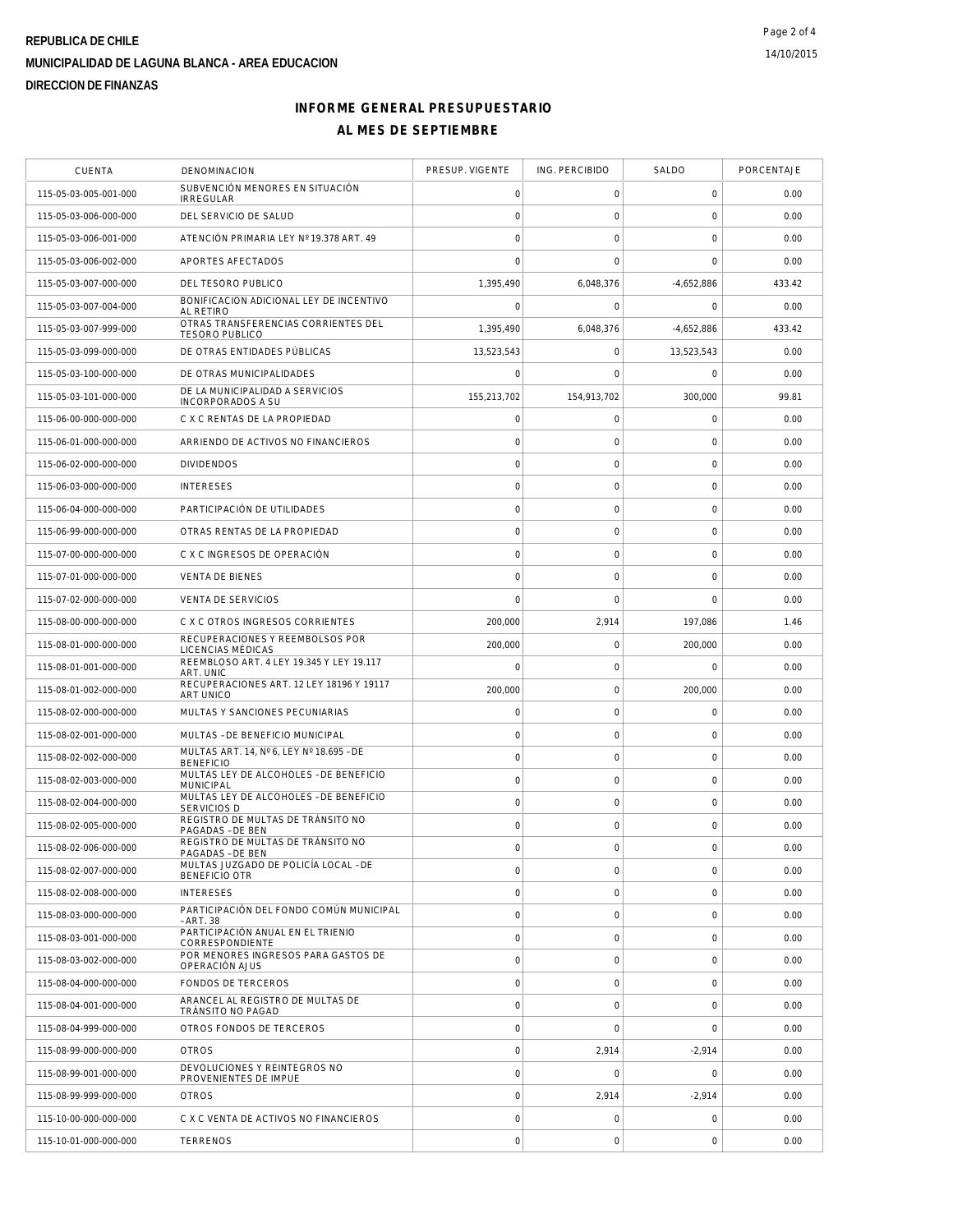# **INFORME GENERAL PRESUPUESTARIO AL MES DE SEPTIEMBRE**

| <b>CUENTA</b>         | DENOMINACION                                          | PRESUP. VIGENTE     | ING. PERCIBIDO      | SALDO               | PORCENTAJE |
|-----------------------|-------------------------------------------------------|---------------------|---------------------|---------------------|------------|
| 115-10-02-000-000-000 | <b>EDIFICIOS</b>                                      | 0                   | 0                   | 0                   | 0.00       |
| 115-10-03-000-000-000 | <b>VEHÍCULOS</b>                                      | $\mathbf 0$         | $\mathsf O$         | $\mathbf 0$         | 0.00       |
| 115-10-04-000-000-000 | MOBILIARIO Y OTROS                                    | $\mathbf 0$         | $\mathsf{O}\xspace$ | $\mathbf 0$         | 0.00       |
| 115-10-05-000-000-000 | MÁQUINAS Y EQUIPOS                                    | $\mathsf{O}\xspace$ | $\mathsf O$         | 0                   | 0.00       |
| 115-10-06-000-000-000 | EQUIPOS INFORMÁTICOS                                  | $\mathbf 0$         | $\mathsf O$         | $\mathsf{O}\xspace$ | 0.00       |
| 115-10-07-000-000-000 | PROGRAMAS INFORMÁTICOS                                | $\mathbf 0$         | $\mathsf O$         | $\mathbf 0$         | 0.00       |
| 115-10-99-000-000-000 | OTROS ACTIVOS NO FINANCIEROS                          | $\mathsf{O}\xspace$ | $\mathsf{O}\xspace$ | $\mathbf 0$         | 0.00       |
| 115-11-00-000-000-000 | C X C VENTAS DE ACTIVOS FINANCIEROS                   | $\mathbf 0$         | $\mathsf{O}\xspace$ | $\mathbf 0$         | 0.00       |
| 115-11-01-000-000-000 | VENTA O RESCATE DE TÍTULOS Y VALORES                  | $\mathbf 0$         | $\mathsf{O}\xspace$ | $\mathbf 0$         | 0.00       |
| 115-11-01-001-000-000 | DEPÓSITOS A PLAZO                                     | $\mathbf 0$         | $\mathsf O$         | $\mathsf{O}\xspace$ | 0.00       |
| 115-11-01-003-000-000 | CUOTAS DE FONDOS MUTUOS                               | $\circ$             | 0                   | 0                   | 0.00       |
| 115-11-01-005-000-000 | LETRAS HIPOTECARIAS                                   | $\circ$             | $\mathsf{O}\xspace$ | $\mathsf{O}\xspace$ | 0.00       |
| 115-11-01-999-000-000 | <b>OTROS</b>                                          | $\mathsf{O}\xspace$ | 0                   | $\mathsf{O}\xspace$ | 0.00       |
| 115-11-02-000-000-000 | VENTA DE ACCIONES Y PARTICIPACIONES DE<br>CAPITAL     | $\mathbf 0$         | $\mathsf O$         | $\mathbf 0$         | 0.00       |
| 115-11-99-000-000-000 | OTROS ACTIVOS FINANCIEROS                             | $\circ$             | $\mathsf{O}\xspace$ | $\mathbf 0$         | 0.00       |
| 115-12-00-000-000-000 | C X C RECUPERACIÓN DE PRÉSTAMOS                       | $\mathsf{O}\xspace$ | $\mathsf O$         | 0                   | 0.00       |
| 115-12-02-000-000-000 | <b>HIPOTECARIOS</b>                                   | $\mathbf 0$         | $\mathsf{O}\xspace$ | $\mathbf 0$         | 0.00       |
| 115-12-06-000-000-000 | POR ANTICIPOS A CONTRATISTAS                          | $\circ$             | $\mathsf{O}\xspace$ | $\mathsf{O}\xspace$ | 0.00       |
| 115-12-07-000-000-000 | POR ANTICIPOS POR CAMBIO DE RESIDENCIA                | $\mathsf{O}\xspace$ | $\mathsf{O}\xspace$ | $\mathsf{O}\xspace$ | 0.00       |
| 115-12-09-000-000-000 | POR VENTAS A PLAZO                                    | $\circ$             | $\mathsf{O}\xspace$ | $\mathbf 0$         | 0.00       |
| 115-12-10-000-000-000 | INGRESOS POR PERCIBIR                                 | $\mathbf 0$         | $\mathsf O$         | $\mathbf 0$         | 0.00       |
| 115-13-00-000-000-000 | C X C TRANSFERENCIAS PARA GASTOS DE<br>CAPITAL        | $\mathbf 0$         | $\mathsf O$         | $\mathsf{O}\xspace$ | 0.00       |
| 115-13-01-000-000-000 | DEL SECTOR PRIVADO                                    | $\circ$             | $\mathsf O$         | 0                   | 0.00       |
| 115-13-01-001-000-000 | DE LA COMUNIDAD - PROGRAMA PAVIMENTOS<br>PARTICIPATIV | $\circ$             | $\mathsf{O}\xspace$ | $\mathbf 0$         | 0.00       |
| 115-13-01-999-000-000 | <b>OTRAS</b>                                          | $\mathbf 0$         | $\mathsf{O}\xspace$ | $\mathsf{O}\xspace$ | 0.00       |
| 115-13-03-000-000-000 | DE OTRAS ENTIDADES PÚBLICAS                           | $\mathbf 0$         | $\mathsf O$         | $\mathbf 0$         | 0.00       |
| 115-13-03-002-000-000 | DE LA SUBSECRETARÍA DE DESARROLLO<br>REGIONAL Y ADMIN | $\mathbf 0$         | $\mathsf O$         | $\mathbf 0$         | 0.00       |
| 115-13-03-002-001-000 | PROGRAMA MEJORAMIENTO URBANO Y<br>EQUIPAMIENTO COMUNA | $\mathsf{O}\xspace$ | $\mathsf O$         | 0                   | 0.00       |
| 115-13-03-002-002-000 | PROGRAMA MEJORAMIENTO DE BARRIOS                      | $\circ$             | $\mathsf{O}\xspace$ | 0                   | 0.00       |
| 115-13-03-004-000-000 | DE LA SUBSECRETARÍA DE EDUCACIÓN                      | $\mathbf 0$         | $\mathbf 0$         | $\mathbf 0$         | 0.00       |
| 115-13-03-004-001-000 | OTROS APORTES                                         | $\mathsf{O}\xspace$ | $\boldsymbol{0}$    | $\mathsf{O}\xspace$ | 0.00       |
| 115-13-03-005-000-000 | DEL TESORO PÚBLICO                                    | $\circ$             | $\mathbf 0$         | $\mathbf 0$         | 0.00       |
| 115-13-03-005-001-000 | PATENTES MINERAS LEY N° 19.143                        | $\mathbf 0$         | $\mathsf O$         | $\mathbf 0$         | 0.00       |
| 115-13-03-099-000-000 | DE OTRAS ENTIDADES PÚBLICAS                           | $\mathsf{O}\xspace$ | $\mathsf O$         | $\mathsf 0$         | 0.00       |
| 115-14-00-000-000-000 | ENDEUDAMIENTO                                         | $\mathsf{O}\xspace$ | 0                   | $\mathsf 0$         | 0.00       |
| 115-14-01-000-000-000 | ENDEUDAMIENTO INTERNO                                 | $\mathbf 0$         | $\mathsf{O}\xspace$ | $\mathsf 0$         | 0.00       |
| 115-14-01-002-000-000 | EMPRÉSTITOS                                           | $\mathbf 0$         | $\mathsf O$         | $\mathbf 0$         | 0.00       |
| 115-14-01-003-000-000 | CRÉDITOS DE PROVEEDORES                               | $\mathbf 0$         | $\mathsf O$         | $\mathbf 0$         | 0.00       |
| 115-15-00-000-000-000 | SALDO INICIAL DE CAJA                                 | 10,615,449          | $\mathsf{O}\xspace$ | 10,615,449          | 0.00       |